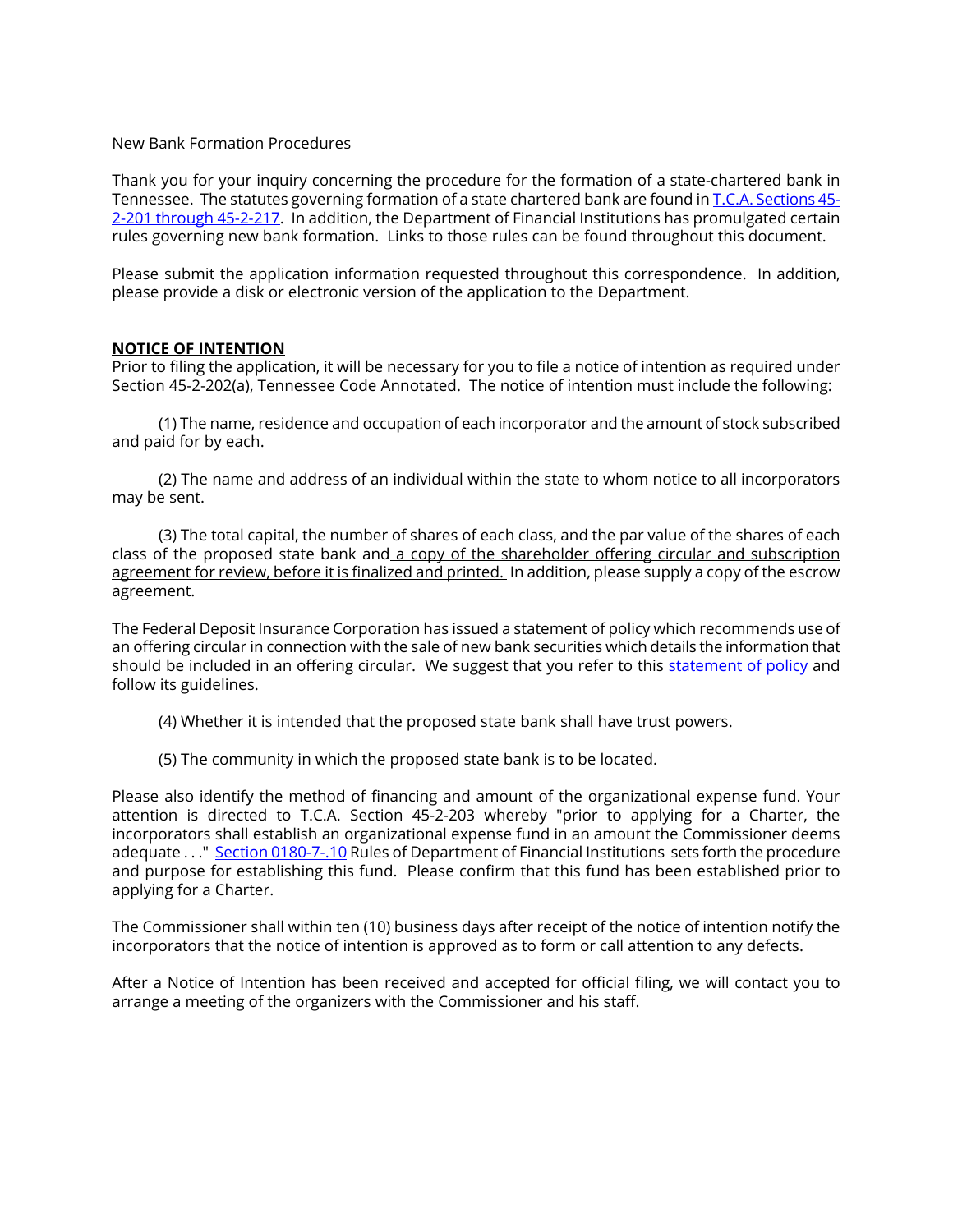### **INTERAGENCY CHARTER APPLICATION**

After the incorporators have received notification from the Commissioner that the notice of intention and accompanying documents are approved as to form, the incorporators may apply to the Commissioner for a charter. The incorporators shall submit:

(1) A proposed charter in such form as the Commissioner shall prescribe containing the following information:

- (A) The name of the state bank;
- (B) If the state bank is to exercise trust powers, a statement to that effect;
- (C) The community in which the state bank is to be located;

(D) The amount of capital, the number of shares of each class, the relative preferences, powers and rights of each class, the par value of the shares of each class, if any, and the amount of the paid-in-surplus; and

(E) Such other proper provisions to govern the business and affairs of the state bank as may be desired by the incorporators, including, but not limited to, the initial directors of the proposed state bank.

(2) The [application](https://www.fdic.gov/formsdocuments/InteragencyCharter-InsuranceApplication.pdf) should be filed simultaneously with the Federal Deposit Insurance Corporation, Memphis, Tennessee, and this Office. The application should be submitted to the Department, together with your check of \$20,000 payable to the Tennessee Department of Financial Institutions.

Your attention is directed to Pages i through iii of the application, "General Information and Instructions". These instructions must be followed and the application complete in order for the application to be accepted as "officially filed." Should the application not be filed within six (6) months from the date of acceptance of the Notice of Intention, or an extension granted, we may consider the file closed.

(3) Interagency Biographical and Financial Report: The Department will accept the Interagency Biographical and Financial Report(s) required by the Federal Deposit Insurance Corporation, in lieu of our own. Please submit a copy of the [Interagency Biographical and Financial Report](https://www.fdic.gov/formsdocuments/Bio-FinReport.pdf) to the Department upon submission of the application for each incorporator, director, executive officer and/or persons owning ten percent (10%) or more of the stock of the proposed new bank.

(4) Please provide a current credit report for each incorporator, director, executive officer and persons owning ten percent (10%) or more of stock of the proposed new bank. The credit report must not be more than thirty (30) days old and must be obtained from a major credit reporting agency.

(5) A copy of the proposed by-laws;

(6) The name, residence, and occupation of each subscriber from whom subscriptions have been accepted as of the date the application is filed, and the number of shares for which each such subscriber has subscribed, which list shall be updated not less than every thirty (30) business days to add all additional subscribers and any amendments to any such information previously filed;

(7) The past and present connection with any bank, other than as a customer on terms generally available to the public, of each director and each subscriber to more than ten percent (10%) of the capital stock, updated as necessary to identify subscribers not previously identified in the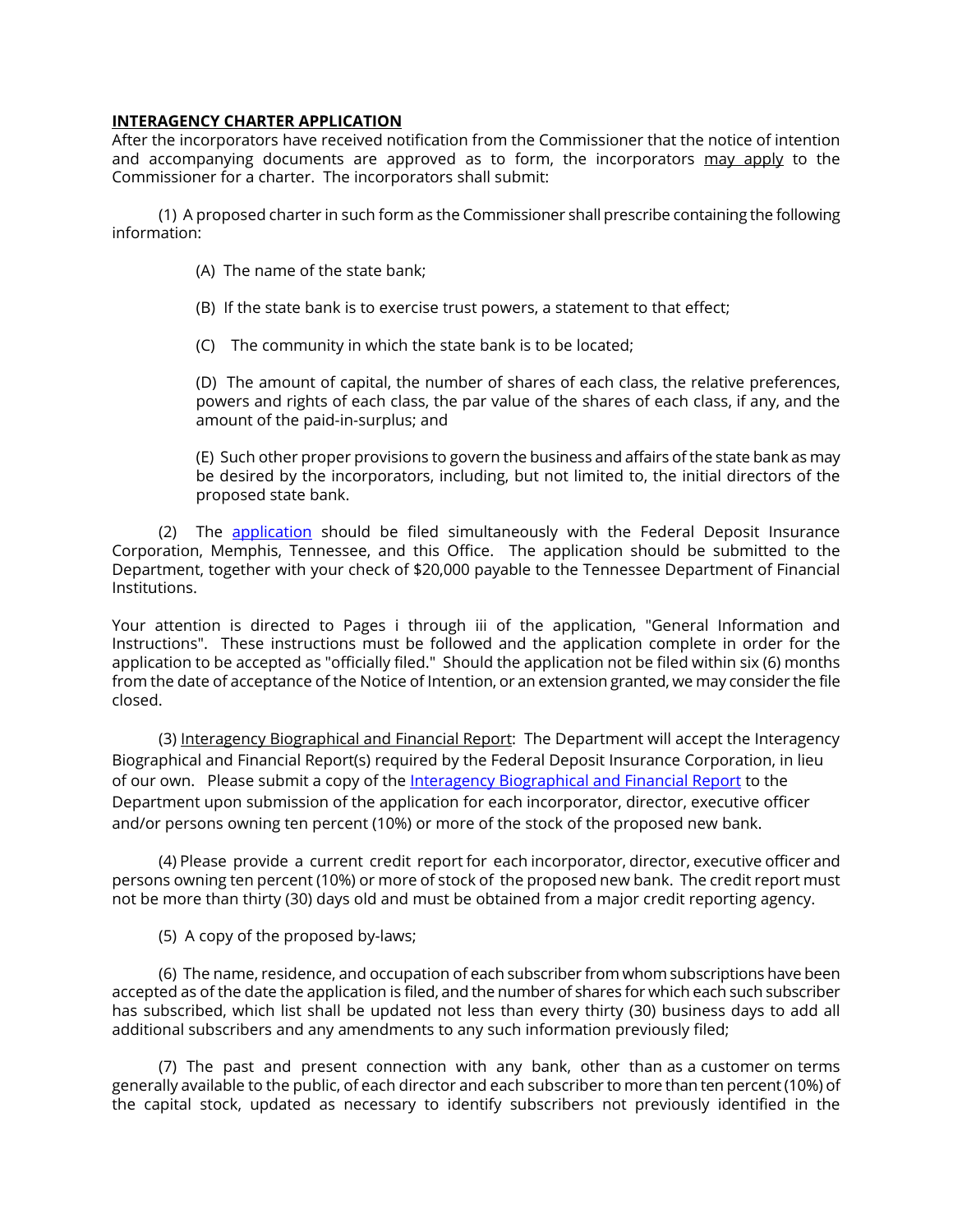#### application; and

 (8) The address at which it is proposed that the state bank do business, or, if such address is not known, the area within the community in which it is proposed that the business be located.

Please note that it is also necessary to complete and return the attached affirmation form to this office before the application may be considered "officially filed." Also, the **Stock Ownership** form must be completed by each organizer, director or persons owning 10% or more of the stock.

T.C.A. Section 45-2-204(c) empowers the Commissioner to require the incorporators to "mail such notice of the application as may be prescribed to each bank in the county in which the proposed new bank is to be located, and to such persons and organizations as he may designate." Publication of the notice is required b[y Chapter 0180-5,](http://share.tn.gov/sos/rules/0180/0180-05.pdf) of the Rules of Department of Financial Institutions.

Within 3 days, before or after, the date you mail or deliver your application, you are required to mail notice by regular mail to each bank within the county and you must publish notice one time in a newspaper of general circulation in the community where you propose to establish your bank. The notice should contain Items A and B of the attached form. However, if the notice is run concurrently with the FDIC notice, and if such notice complies with the requirements of the applicable FDIC Rules and Regulations, then only Item B of the attached form should be included.

Immediately after publication, you should furnish this Office with a clipping of the notice as published in the newspaper with the date of the publication on the clipping.

The applicant will receive notification within twenty (20) business days from the receipt of the application and accompanying documents as to its sufficiency. If the application is deemed sufficient by the Commissioner it shall be accepted for filing.

After the application has been accepted for filing, the incorporators may make a written request for the Commissioner to grant the Charter, if the charter has not yet been granted. However, the issuance of the charter does not provide authority to the applicant to begin a banking business.

If clarification is needed as to any information necessary to complete this application, please contact Debra Grissom, Chief Administrator for Applications at 615/741-5018 or William Cook, Applications Analyst, 615/253-1085. The Department looks forward to working with you and the organizers of your proposed new bank.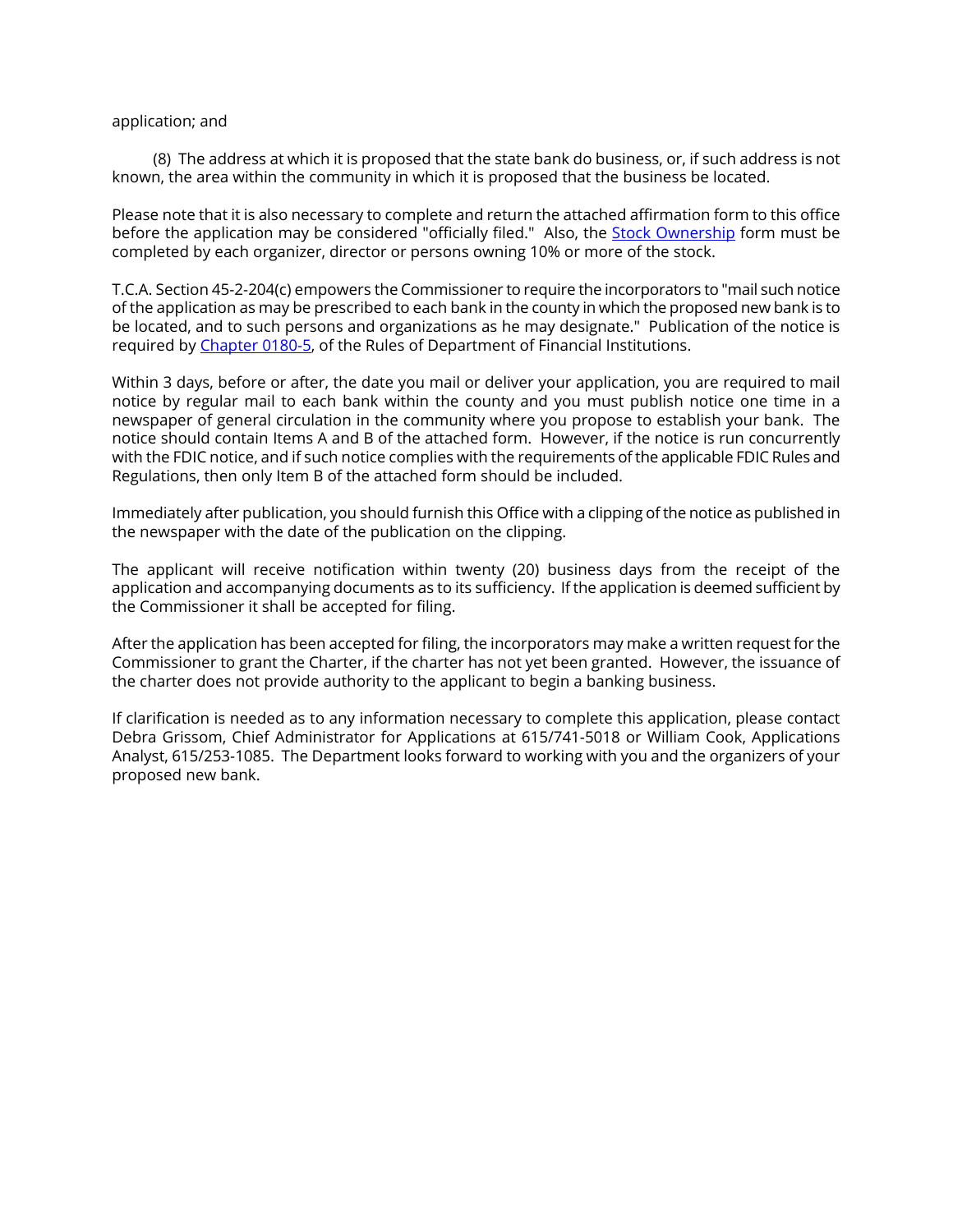# AFFIRMATION

| Having been duly sworn, I hereby affirm that I have reviewed the information submitted                    |                |  |
|-----------------------------------------------------------------------------------------------------------|----------------|--|
| to the Tennessee Department of Financial Institutions relative to _______________                         |                |  |
| and that all of the information contained therein is and that all of the information contained therein is |                |  |
| truthful, complete and accurate.                                                                          |                |  |
| BY:                                                                                                       |                |  |
|                                                                                                           |                |  |
|                                                                                                           |                |  |
|                                                                                                           |                |  |
| Sworn and subscribed before me this __________________day of _________________,                           | Month<br>Day   |  |
| Year                                                                                                      |                |  |
|                                                                                                           | Notary Public  |  |
|                                                                                                           | Day Month Year |  |